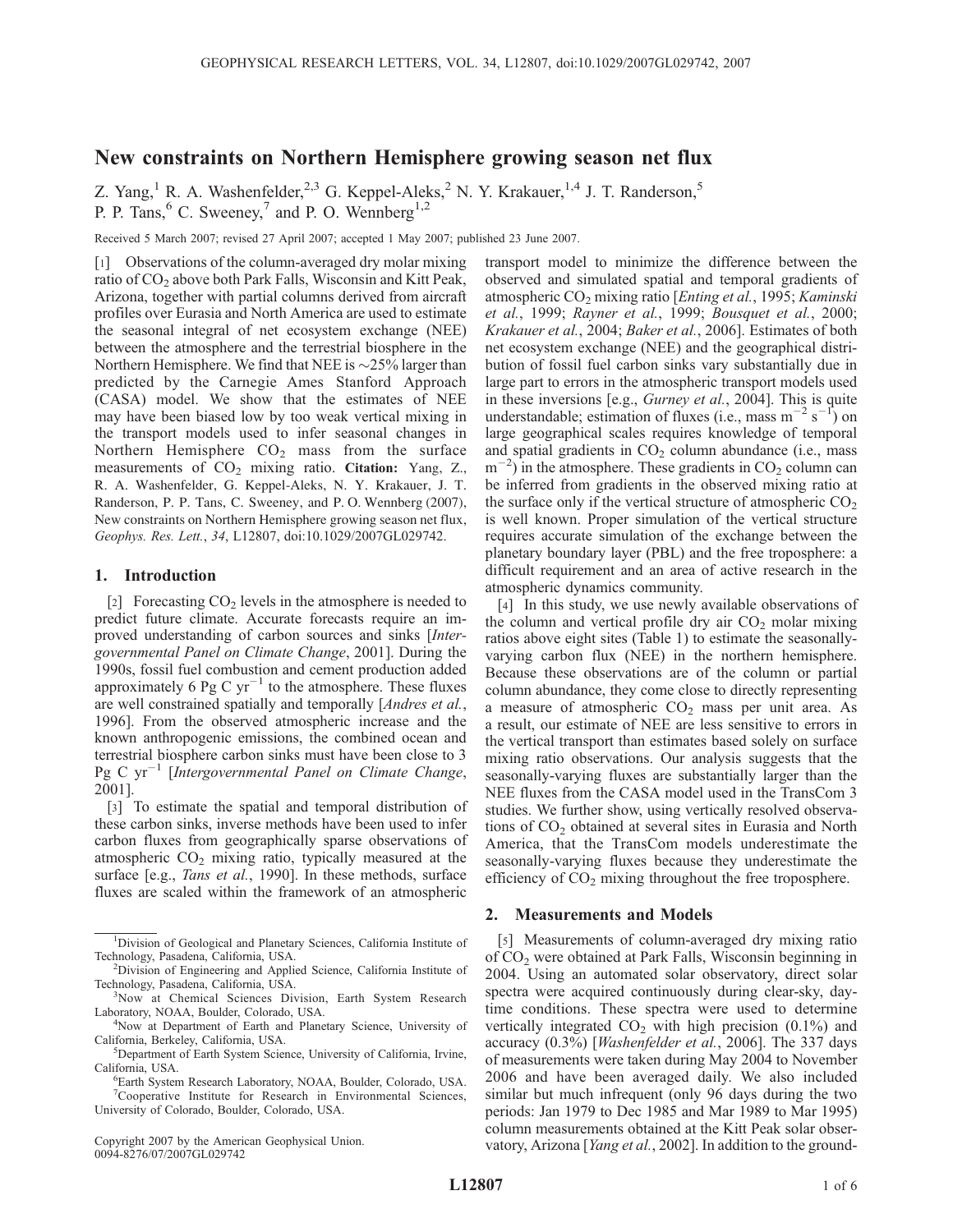| Site Name (Code)                                                                 | Location                                                | Altitude Range<br>Above<br>Surface, m | Mean Scale<br>Factor A<br>of the 12<br>Models <sup>a,b</sup> | Phase Shift<br>$T \circ f 12$<br>Models,<br>days | <b>Deale</b> I actor<br>A for the<br>Mean Response<br>of the 12<br>Models | RMS in Fitting<br>the Mean Response<br>of the 12<br>Models, ppm |
|----------------------------------------------------------------------------------|---------------------------------------------------------|---------------------------------------|--------------------------------------------------------------|--------------------------------------------------|---------------------------------------------------------------------------|-----------------------------------------------------------------|
| Poker Flats, AK (PFA)                                                            | $65.07^{\circ}$ N, 147.29°W                             | $1500 - 7500$                         | $1.20 \pm 0.11$                                              | $-16.8 \pm 4.5$                                  | 1.21                                                                      | 0.71                                                            |
| Zotino, Russia (ZOT)                                                             | $60.75^{\circ}$ N, $89.38^{\circ}$ E                    | $500 - 3500$                          | $1.44 \pm 0.21$                                              | $-18.4 \pm 2.8$                                  | 1.42                                                                      | 1.70                                                            |
| Estevan Point, Canada (ESP)                                                      | 49.38°N, 126.55°W                                       | $500 - 5500$                          | $1.20 \pm 0.12$                                              | $-16.0 \pm 3.2$                                  | 1.20                                                                      | 0.54                                                            |
| Orleans, France (ORL)                                                            | 47.80 $^{\circ}$ N, 2.50 $^{\circ}$ E                   | $500 - 3500$                          | $1.39 \pm 0.18$                                              | $-19.6 \pm 3.1$                                  | 1.38                                                                      | 0.43                                                            |
| Park Falls, WI (LEF)                                                             | 45.93 $\mathrm{^{\circ}N}$ , 90.27 $\mathrm{^{\circ}W}$ | Total column                          | $1.34 \pm 0.14$                                              | $-7.3 \pm 4.0$                                   | 1.34                                                                      | 0.43                                                            |
| Harvard Forest, MA (HFM)                                                         | 42.54 $\mathrm{N}$ , 72.17 $\mathrm{W}$                 | $500 - 7500$                          | $1.38 \pm 0.09$                                              | $-16.0 \pm 2.7$                                  | 1.38                                                                      | 0.67                                                            |
| Carr, CO (CAR)                                                                   | $40.90^{\circ}$ N. $104.80^{\circ}$ W                   | $1500 - 6500$                         | $1.20 \pm 0.11$                                              | $-7.6 \pm 7.3$                                   | 1.21                                                                      | 0.56                                                            |
| Kitt Peak, $AZ^c$ (KTP)                                                          | $31.90^{\circ}$ N. $111.60^{\circ}$ W                   | Total column                          | $1.11 \pm 0.07$                                              | $15.3 \pm 4.6$                                   | 1.12                                                                      | 0.56                                                            |
| Mean                                                                             |                                                         |                                       | 1.28                                                         | $-14.5 \pm 5.0$ <sup>d</sup>                     | 1.28                                                                      | 0.70                                                            |
| Mean of 35 surface sites <sup>e</sup> in $30^{\circ}$ N $\sim$ 70 <sup>o</sup> N |                                                         |                                       | 1.12                                                         | $-11.9 \pm 9.8$                                  | 1.11                                                                      | 1.07                                                            |

 ${}^{a}$ For LEF and KTP, total CO<sub>2</sub> columns were simulated for the comparison. For the aircraft sites, only partial columns with measurements were simulated. The scale factor  $A$  and phase shift  $T$  here are described by equation (1).

The names of the models are CSU.gurney, GISS.prather, GISS.prather2, GISS.prather3, JMA-CDTM.maki, MATCH.bruhwiler, MATCH.chen, MATCH.law, RPN.yuen, SKYHI.fan, TM3.heimann, GCTM.baker. For more detail refer to TransCom website (http://www.purdue.edu/transcom/) and Gurney et al. [2003].

<sup>c</sup>The Kitt Peak observations were taken from Jan 1979 to Mar 1995, for more detail refer to *Yang et al.* [2002].

Excluding Kitt Peak due to different observation time period.

<sup>e</sup>These surface sites are part of the *Globalview-CO<sub>2</sub>* [2006] network, for a detailed list see auxiliary material.

based total columns, multi-level aircraft  $CO<sub>2</sub>$  measurements were available at six sites in North America and Eurasia during  $2003 - 2004$  (Table 1). Discrete  $CO<sub>2</sub>$  samples were acquired biweekly or monthly during aircraft profiles up to 7500 m above the surface [e.g., Levin et al., 2002]. In our analysis, we used the interpolations of these measurements at fixed temporal (48 per year) and spatial (every 500 m in altitude) intervals [ $GLOBALVIEW-CO<sub>2</sub>$ , 2006].

[6] To compare with the observations, we used the twelve TransCom 3 experiment models that differ in spatial resolution, advection scheme, driving winds, and sub-grid scale parameterizations [Gurney et al., 2003]. Monthly terrestrial biosphere exchange ( $1^{\circ} \times 1^{\circ}$ ) was derived from the Carnegie-Ames-Stanford Approach (CASA) terrestrial biosphere model [Randerson et al., 1997], and is annually balanced at each grid cell.

## 3. Methods

[7] In our analysis, we compare the observed amplitude and phase of the atmospheric  $CO<sub>2</sub>$  seasonal cycles to simulations obtained from propagating seasonal surface fluxes from a terrestrial biosphere model (CASA) with annually-balanced fluxes through the twelve different transport models. Since the same fluxes are used, differences in the simulated atmospheric  $CO<sub>2</sub>$  seasonal cycles at different altitudes and locations result only from the differences in transport in the models. To quantify the differences between the observations and the simulations, we use a simple least squares fit, assuming the observed seasonal cycle S(t) can be expressed as a function of the simulated CASA biosphere model response  $S_0(t)$ , adjusted by scale factor A, time delay  $T$ , and offset  $B$ :

$$
S(t) = A \times S_0(t - T) + B \tag{1}
$$

[8] Focusing on the shape of seasonal cycle, we report A and  $T$  but not offset  $B$ . The  $A$  and  $T$  parameters can also be thought of as two spatially uniform adjustments to all CASA surface fluxes because of the linear relationship between these fluxes and S(t). Besides the simulations from the twelve models, the mean of all these models' simulations is considered as our ''best'' estimate and included in the comparison. The fitting rms  $(\sigma)$  for the all-model mean simulation is reported to measure the goodness of the fit, and to derive a weighted mean CASA scale factor (but not time delay) for  $n$  different sites:

Scale Factor

$$
\overline{A} = \frac{\sum\limits_{i=1}^{n} A_i / \sigma_i^2}{\sum\limits_{i=1}^{n} 1 / \sigma_i^2}
$$
 (2)

[9] To compare the observations with the neutral biosphere simulations, the measurements were detrended and offset by the annual mean value. The interannual trend for the Park Falls column  $CO<sub>2</sub>$  was empirically determined as 1.80 ppm  $yr^{-1}$  during 2004 to 2006. For Kitt Peak, the trends were  $1.41$  ppm  $yr^{-1}$  during 1979 to 1985 and  $0.83$  ppm yr<sup>-1</sup> during 1989 to 1995. For the temporally evenly spaced GlobalView assimilations, their seasonal cycles were directly decomposed using the empirical mode decomposition method [Huang et al., 1998] and folded into one year.

## 4. Results and Discussion

[10] The comparison between the Park Falls  $CO<sub>2</sub>$  seasonal cycle of column-averaged observation and the TransCom simulations is shown in Figure 1. The observed seasonal  $CO<sub>2</sub>$  cycle amplitude is larger than any model simulation. A best fit was obtained by increasing the CASA fluxes by 34%. Models also underestimated the  $CO<sub>2</sub>$  seasonal cycle at Kitt Peak and at all the other six aircraft sites. The average difference across all the column and partial column sites was 28% (Table 1). Because these vertically-integrated observations sample a substantial fraction of the northern hemisphere landmass, they provide a measure of  $CO<sub>2</sub>$ variations that is not highly sensitive to error in the transport fields. As a group, the seasonal cycle in column  $CO<sub>2</sub>$  is most sensitive to the seasonal fluxes themselves. This is supported by the relatively small variation in the model simulations of the columns illustrated for Park Falls in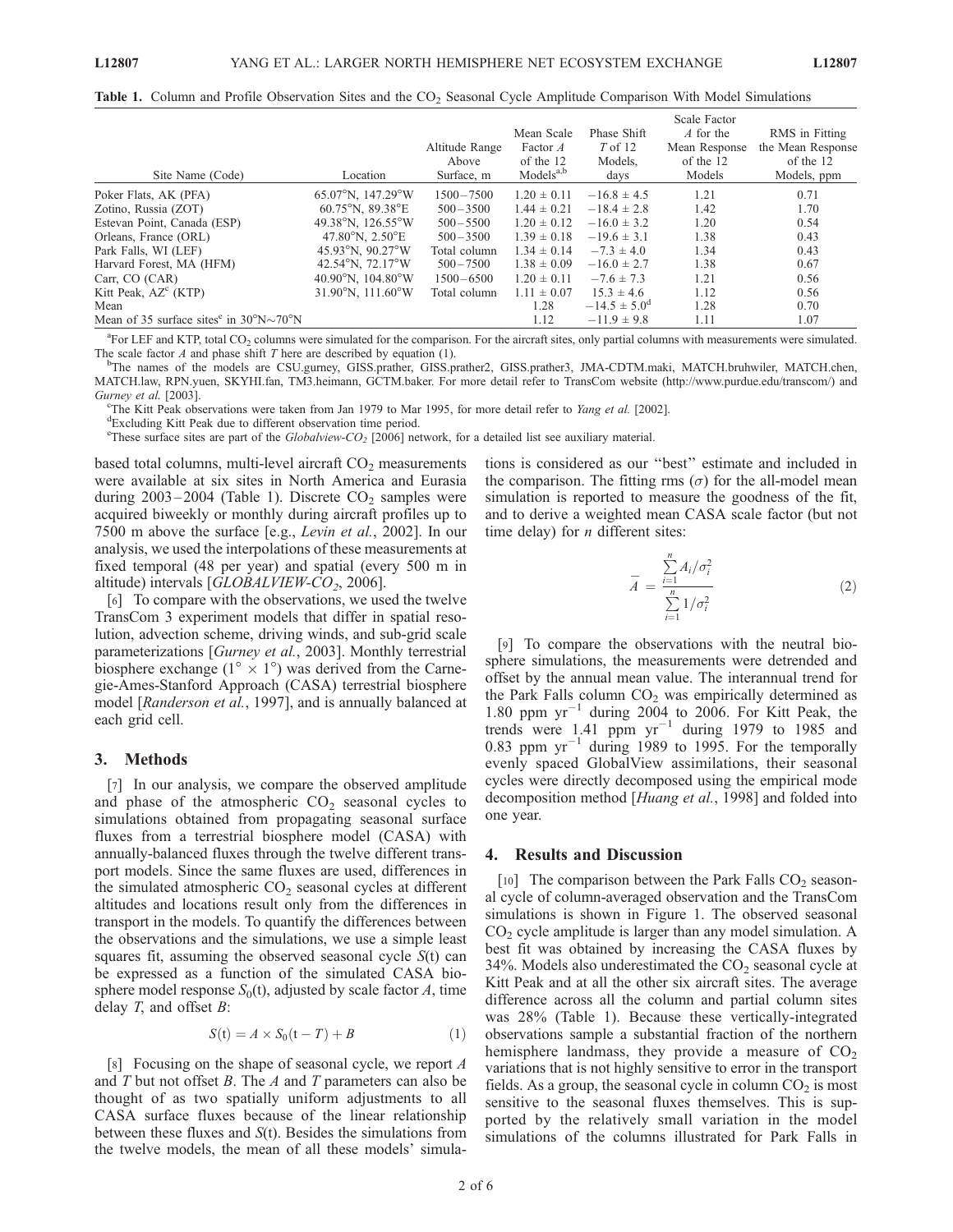

Figure 1. (a) Atmospheric column-average  $CO<sub>2</sub>$  mole fractions at Park Falls for May 2004–March 2006. (b) The monthly mean of observations (closed circles) compared with the TransCom simulations (grey shade shows range of 12-model predictions; thin solid line represents average). Each of the 12 models underpredicts the seasonal cycle observed in the column measurements. The best match to the observations is achieved by scale the model-mean simulations by 1.34 and shift them 7 days earlier (thick solid line).

Figure 1 and for the other sites in the accompanying auxiliary material<sup>1</sup>. Our column-based optimization implies that the true growing season net flux (GSNF) in the northern hemisphere is approximately 28% greater than that predicted by CASA. North of  $30^{\circ}$ N, this corresponds to a GSNF of 7.9 Pg C/yr.

[11] The results shown here are not sensitive to the seasonally-varying fossil fuel fluxes. We repeated our analysis to investigate the impact of seasonally-varying fossil fuel emissions (in 1995) estimated by A. L. Brenkert (Carbon dioxide emission estimates from fossil-fuel burning, hydraulic cement production, and gas flaring for 1995 on a one degree grid cell basis, 1998 (data available at http:// cdiac.esd.ornl.gov/epubs/ndp/ndp058a/ndp058a.html)) on our estimate of the seasonal cycle of carbon dioxide due to terrestrial processes. Including this estimate of fossil fuel

emissions increases our estimate of the terrestrial fluxes obtained from the column data by  $\sim$ 1% in average and decreases the estimate obtained from the surface observations by a similar amount (see auxiliary material).

[12] The NEE from CASA was derived from 1990 satellite observations, and so the observed  $0.66\%$  yr<sup>-1</sup> increase rate of  $CO<sub>2</sub>$  seasonal-signal amplitude between 1981 to 1995 [Randerson et al., 1997] may explain some, but clearly not all, of the differences between the observations and simulations of the  $CO<sub>2</sub>$  seasonal cycle amplitude. In addition, the phase analysis of  $CO<sub>2</sub>$  seasonal cycles shown in Table 1 shows that for all sites except Kitt Peak, CASA fluxes needed to be shifted earlier by one to three weeks, which may, in part, be explained by advances in the timing of spring thaw since 1988 [Smith et al., 2004]. More generally, although changes in the seasonality of terrestrial fluxes and the annual mean flux are probably linked by means of long-term trends in photosynthesis and respiration, this relationship is complex and not necessarily predictable without more information about the underlying drivers [Randerson et al., 1999]. For example, if the 2.3 Pg C/yr Northern Hemisphere terrestrial sink inferred by Gurney et al. [2002] were caused by long-term gains in carbon during spring or fall, it might cause the seasonal cycle of atmospheric carbon dioxide to decrease, whereas gains during mid-summer may have the opposite effect. Further, relatively large carbon sinks may be sustained by very small long-term increases in net primary production (much less than  $1\%$  yr<sup>-1</sup>) [*Friedlingstein et al.*, 1995] that would have a small influence on the observed season cycle of  $CO<sub>2</sub>$ .

[13] In contrast to the column results, comparison of the simulations of the seasonal cycle with  $CO<sub>2</sub>$  observations obtained at the surface (GLOBALVIEW-CO<sub>2</sub> flasks) between  $30^{\circ}$ N to  $70^{\circ}$ N shows a much smaller underestimation of seasonal cycle  $(\sim 12\%, \text{ Table 1})$  and a smaller phase delay ( $T_{\text{surface}} = -11.9$  days;  $T_{\text{column}} = -14.5$  days). Both the amplitude and phase differences between the estimates from surface and column observations suggest that the TransCom models as a group do not mix the surface fluxes into the free troposphere quickly enough.

[14] The vertical propagation of the seasonal cycle of  $CO<sub>2</sub>$  from its source at the surface into the interior of the atmosphere is sensitive to the efficiency of vertical exchange. To investigate the accuracy of the TRANSCOM model simulations of this propagation, we analyzed the  $CO<sub>2</sub>$ vertical profiles at the six sites sampled by the aircraft. Directly comparing the simulations and observations for these sites using the same analysis method as described above was, however, hampered by large differences in the shape of the  $CO<sub>2</sub>$  seasonal cycle at some sites (e.g., ZOT in Figure 2). (The results of such an analysis are shown in the online supplement<sup>1</sup>; the retrieved CASA scale factors increase with altitude, but the increase is not statistically significant.) To minimize the impact of this mismatch, we analyzed the simulations (using the a priori CASA fluxes) and the atmospheric observation separately. At each site, we defined a reference height (3500 m) and fit the seasonal cycles  $S_H(t)$  at all other heights (H) in both the observations and simulations by:

$$
S_H(t) = A_H \times S_{3500}(t - T_H) + B \tag{3}
$$

<sup>&</sup>lt;sup>1</sup>Auxiliary material data sets are available at ftp://ftp.agu.org/apend/gl/ 2007gl029742. Other auxiliary material files are in the HTML.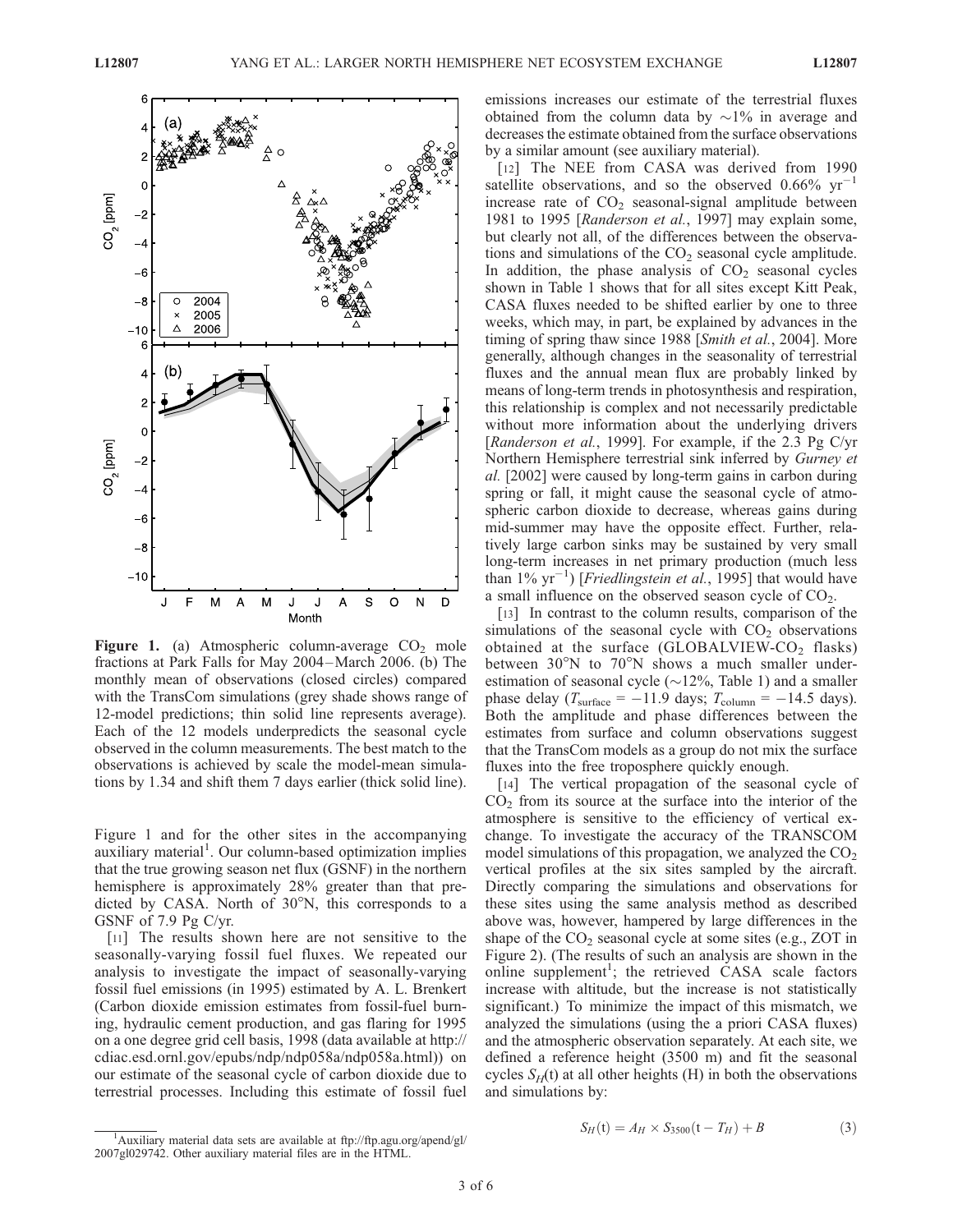

**Figure 2.** Comparison of the  $CO_2$  seasonal cycles at different levels, for both (left) the aircraft observations and (right) the TransCom 12-model mean simulation. Each altitude level is represented by a different line and each row represents one site respectively. The range of model simulations for 3500 meters altitude is also shown in the left panel as the shaded area.

where  $T_H$  represents the time delay,  $A_H$  is the scaled amplitude and  $B$  is a seasonally-invariant offset. The comparison for each site is shown in Figure 2 and the retrieved values of  $A_H$  and  $T_H$  are listed in Table 2. In the model simulations, the scale factors monotonically decrease with altitude at all sites, while the time delays monotonically increase. In contrast, in the observations at or above 2500 m, all sites except ESP showed smaller decreases or even increases in the amplitude scale factor with altitude as well as shorter delay, and even advance (at PFA) in the seasonal cycle phase. For levels below 2500 m, the observations showed mixed trends from site to site, again possibly influenced by strong PBL variation. The observation-model differences above 2500 m strongly suggest that the atmospheric vertical and/or meridional mixing within the free troposphere is faster than the TransCom simulations.

#### 5. Summary and Implications

[15] Comparison of the column-averaged  $CO<sub>2</sub>$  dry volume mixing ratio measurements and the TransCom models implies that GSNF north of  $30^{\circ}$ N is  $\sim$ 7.9 Pg C/yr, approximately 28% larger than that predicted by CASA. Using multi-level observed  $CO<sub>2</sub>$  from the Northern hemisphere to diagnose the model performance at different altitudes, we identify substantial underestimation of free troposphere vertical mixing rates by TransCom models. While the mixing between the PBL and the free troposphere has been a major focus of carbon flux inversion experiments (i.e. TransCom), this analysis suggests that equally large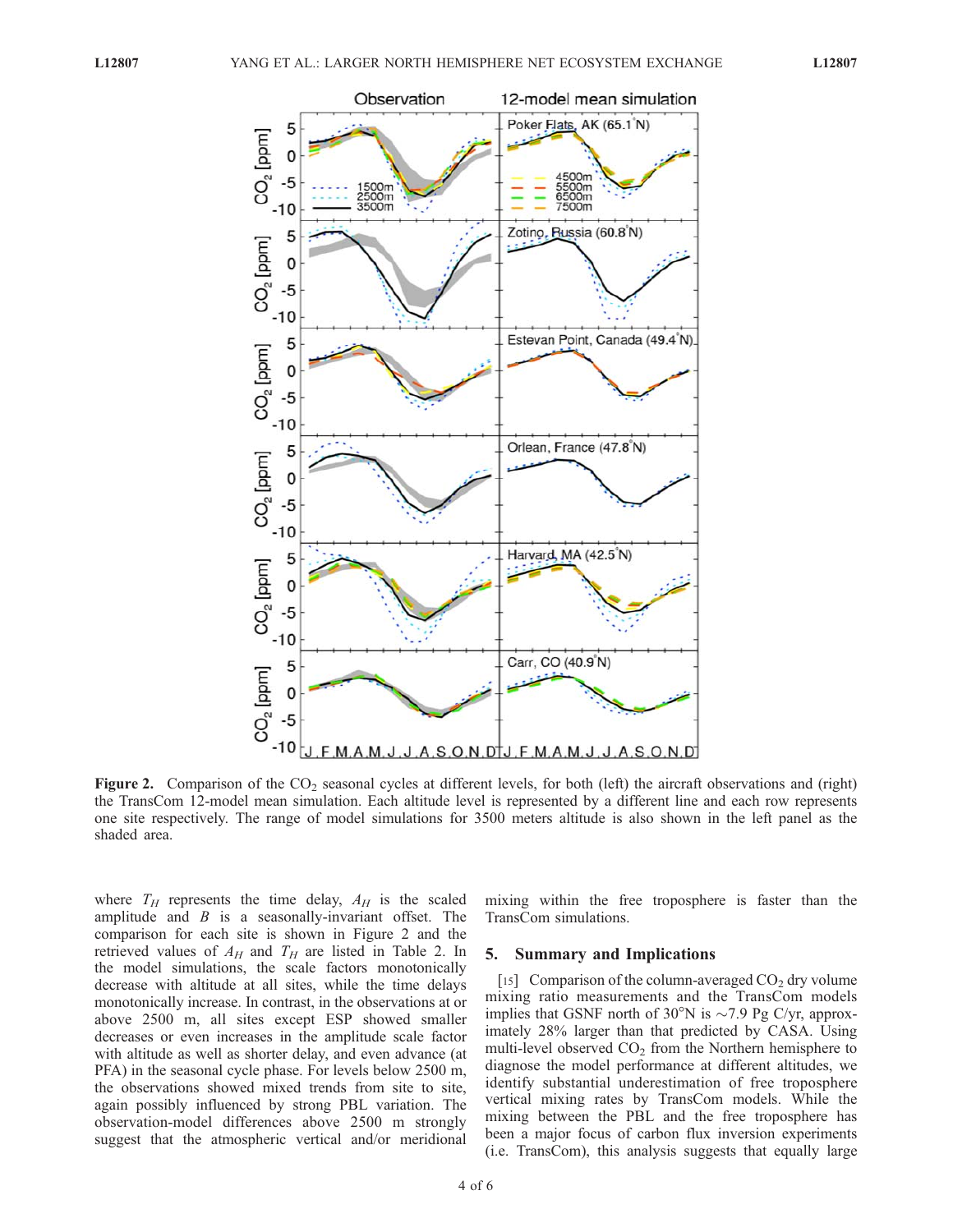|          | Optimal Values for Scale Factor $A_H$      |         |            |         |            |        |         |        |            |         |            |         |
|----------|--------------------------------------------|---------|------------|---------|------------|--------|---------|--------|------------|---------|------------|---------|
| Altitude | <b>PFA</b>                                 |         | <b>ZOT</b> |         | <b>ESP</b> |        | ORL     |        | <b>HFM</b> |         | <b>CAR</b> |         |
|          | Obs.                                       | Mod.    | Obs.       | Mod.    | Obs.       | Mod.   | Obs.    | Mod.   | Obs.       | Mod.    | Obs.       | Mod.    |
| 7500 m   | 0.88                                       | 0.80    |            |         |            |        |         |        | 0.78       | 0.74    |            |         |
| 6500 m   | 0.93                                       | 0.85    |            |         |            |        |         |        | 0.87       | 0.78    | 1.05       | 0.90    |
| 5500 m   | 0.89                                       | 0.90    |            |         | 0.74       | 0.91   |         |        | 0.83       | 0.84    | 1.00       | 0.94    |
| 4500 m   | 0.92                                       | 0.95    |            |         | 0.89       | 0.95   |         |        | 0.85       | 0.91    | 1.05       | 0.98    |
| 3500 m   | 1.00                                       | 1.00    | 1.00       | 1.00    | 1.00       | 1.00   | 1.00    | 1.00   | 1.00       | 1.00    | 1.00       | 1.00    |
| 2500 m   | 1.03                                       | 1.12    | 1.18       | 1.20    | 1.07       | 1.07   | 1.03    | 1.06   | 1.25       | 1.23    | 0.98       | 1.12    |
| 1500 m   | 1.33                                       | 1.30    | 1.32       | 1.51    | 1.24       | 1.16   | 1.41    | 1.12   | 1.67       | 1.57    | 0.96       | 1.26    |
|          | Optimal Values for Time Delay $T_H$ , days |         |            |         |            |        |         |        |            |         |            |         |
| Altitude | Obs.                                       | Mod.    | Obs.       | Mod.    | Obs.       | Mod.   | Obs.    | Mod.   | Obs.       | Mod.    | Obs.       | Mod.    |
| 7500 m   | $-2.0$                                     | 7.0     |            |         |            |        |         |        | 13.0       | 13.0    |            |         |
| 6500 m   | $-4.0$                                     | 6.0     |            |         |            |        |         |        | 11.0       | 10.0    | 3.0        | 12.0    |
| 5500 m   | $-1.0$                                     | 4.0     |            |         | 8.0        | 1.0    |         |        | 10.0       | 8.0     | $-2.0$     | 10.0    |
| 4500 m   | 0.0                                        | 2.0     |            |         | $-3.0$     | 1.0    |         |        | 6.0        | 4.0     | $-4.0$     | 8.0     |
| 3500 m   | 0.0                                        | 0.0     | 0.0        | 0.0     | 0.0        | 0.0    | 0.0     | 0.0    | 0.0        | 0.0     | 0.0        | 0.0     |
| 2500 m   | $-5.0$                                     | $-4.0$  | $-4.0$     | $-5.0$  | $-4.0$     | $-1.0$ | $-5.0$  | $-3.0$ | $-6.0$     | $-6.0$  | $-4.0$     | $-8.0$  |
| 1500 m   | $-7.0$                                     | $-10.0$ | $-10.0$    | $-10.0$ | $-4.0$     | $-2.0$ | $-12.0$ | $-7.0$ | $-21.0$    | $-13.0$ | $-4.0$     | $-16.0$ |

Table 2. Optimal Values of Scale Factor,  $A_H$ , and Time Delay in Days,  $T_H$ , Applied to 3500-m-Level Seasonal CO<sub>2</sub> Cycle for Best Matching the Other Levels (Equation  $(3)$ )<sup>a</sup>

a For each site, the left column is for the observations and the right column is for the 12-model mean simulations.

errors exist in the rate of vertical mixing throughout the free troposphere.

[16] The weak vertical exchange of the TransCom models will have impacts beyond the estimation of seasonal  $CO<sub>2</sub>$ exchange between the biosphere and atmosphere. Gurney et al. [2004] have shown, for example, that the inferred uptake of fossil fuel carbon by land in the Northern Hemisphere by the various TransCom models (from 0.0 to 4.0 Pg C/yr depending on which transport model is used) is correlated with their estimate of the  $CO<sub>2</sub>$  seasonal cycle produced by the biosphere fluxes. Gurney et al. suggest that this correlation is consistent with errors in parameterization of the seasonal mixing efficiency between the planetary boundary layer (PBL) and the free troposphere (FT), which co-varies in time with the surface carbon exchange direction and strength [Denning et al., 1995]. Our finding suggests that as a group, the TransCom models may have too little vertical mixing in the free troposphere and so may overestimate the size of the Northern Hemisphere land sink. The validity of this inference, however, depends in part on the how the transport errors vary seasonally, something this study has not addressed.

[17] The analysis described in this letter illustrates the utility of having information about the vertical distribution of  $CO<sub>2</sub>$  from aircraft. In addition, the total column measurements allow a more continuous record of  $CO<sub>2</sub>$  mass. The Total Carbon Column Observing Network (TCCON) is being established to expand the number of sites where  $CO<sub>2</sub>$  columns are measured (data available at http:// www.tccon.caltech.edu). TCCON will include a number of sites in both the Northern and Southern Hemispheres. These observations should provide an improved measure of the gradient in  $CO<sub>2</sub>$  mass between two hemispheres. Based on the findings of this study, we expect that the  $N-S$ gradient will be larger than predicted by the TransCom inversions tied to surface observations.

their simulations publicly available. This work was supported by a NASA grant NNG05GD07G. N. Y. Krakauer was supported by Graduate Fellowships from both NASA Earth and Space Science and the Betty and Gordon Moore Foundation.

#### References

- Andres, R. J., G. Marland, I. Fung, and E. Matthews (1996), A 1 degrees  $\times$ 1 degrees distribution of carbon dioxide emissions from fossil fuel consumption and cement manufacture, 1950-1990, Global Biogeochem. Cycles, 10, 419–429.
- Baker, D. F., et al. (2006), TransCom 3 inversion intercomparison: Impact of transport model errors on the interannual variability of regional  $CO<sub>2</sub>$ fluxes, 1988-2003, Global Biogeochem. Cycles, 20, GB1002, doi:10.1029/2004GB002439.
- Bousquet, P., et al. (2000), Regional changes in carbon dioxide fluxes of land and oceans since 1980, Science, 290, 1342 – 1346.
- Denning, A. S., et al. (1995), Latitudinal gradient of atmospheric  $\cos_2$  due to seasonal exchange with land biota, Nature, 376, 240-243.
- Enting, I. G., et al. (1995), A synthesis inversion of the concentration and  $\delta^{13}$ C of atmospheric CO<sub>2</sub>, Tellus, Ser. B, 47, 35–52.
- Friedlingstein, P., I. Fung, E. Holland, J. John, G. Brasseur, D. Erickson, and D. Schimel (1995), On the contribution of  $CO<sub>2</sub>$  fertilization to the missing biospheric sink, Global Biogeochem. Cycles, 9(4), 541 – 556.
- GLOBALVIEW-CO<sub>2</sub> (2006), Cooperative Atmosphere Data Integration Project—Carbon Dioxide [CD-ROM], Grants Management Division, Natl. Oceanic and Atmos. Admin., Boulder, Colo. (Available via anonymous ftp to ftp.cmdl.noaa.gov, Path: ccg/co2/GLOBALVIEW)
- Gurney, K. R., et al. (2002), Towards robust regional estimates of  $CO<sub>2</sub>$ sources and sinks using atmospheric transport models, Nature, 415,  $626 - 630.$
- Gurney, K. R., et al. (2003), TransCom  $3$  CO<sub>2</sub> inversion intercomparison: 1. Annual mean control results and sensitivity to transport and prior flux information, Tellus, Ser. B, 55, 555 – 579.
- Gurney, K. R., et al. (2004), Transcom 3 inversion intercomparison: Model mean results for the estimation of seasonal carbon sources and sinks, Global Biogeochem. Cycles, 18, GB1010, doi:10.1029/ 2003GB002111.
- Huang, N. E., et al. (1998), The empirical mode decomposition and the Hilbert spectrum for nonlinear and non-stationary time series analysis, Proc. R. Soc., Ser. A, 454, 903 – 995.
- Intergovernmental Panel on Climate Change (2001), IPCC Third Accessment Report (TAR): Climate Change 2001, Cambridge Univ. Press, New York.
- Kaminski, T., M. Heimann, and R. Giering (1999), A coarse grid threedimensional global inverse model of the atmospheric transport: 2. Inversion of the transport of  $CO<sub>2</sub>$  in the 1980s, J. Geophys. Res., 104, 18,555 – 18,581.
- Krakauer, N. Y., T. Schneider, J. T. Randerson, and S. C. Olsen (2004), Using generalized cross-validation to select parameters in inversions for regional carbon fluxes, Geophys. Res. Lett., 31, L19108, doi:10.1029/ 2004GL020323.

<sup>[18]</sup> **Acknowledgments.** We thank the TransCom 3 modeling community (K. Gurney, M. Prather, T. Maki, L. Bruhwiler, Y. Chen, R. Law, C. Yuen, S. Fan, M. Heimann, and D. Baker) for making the results of